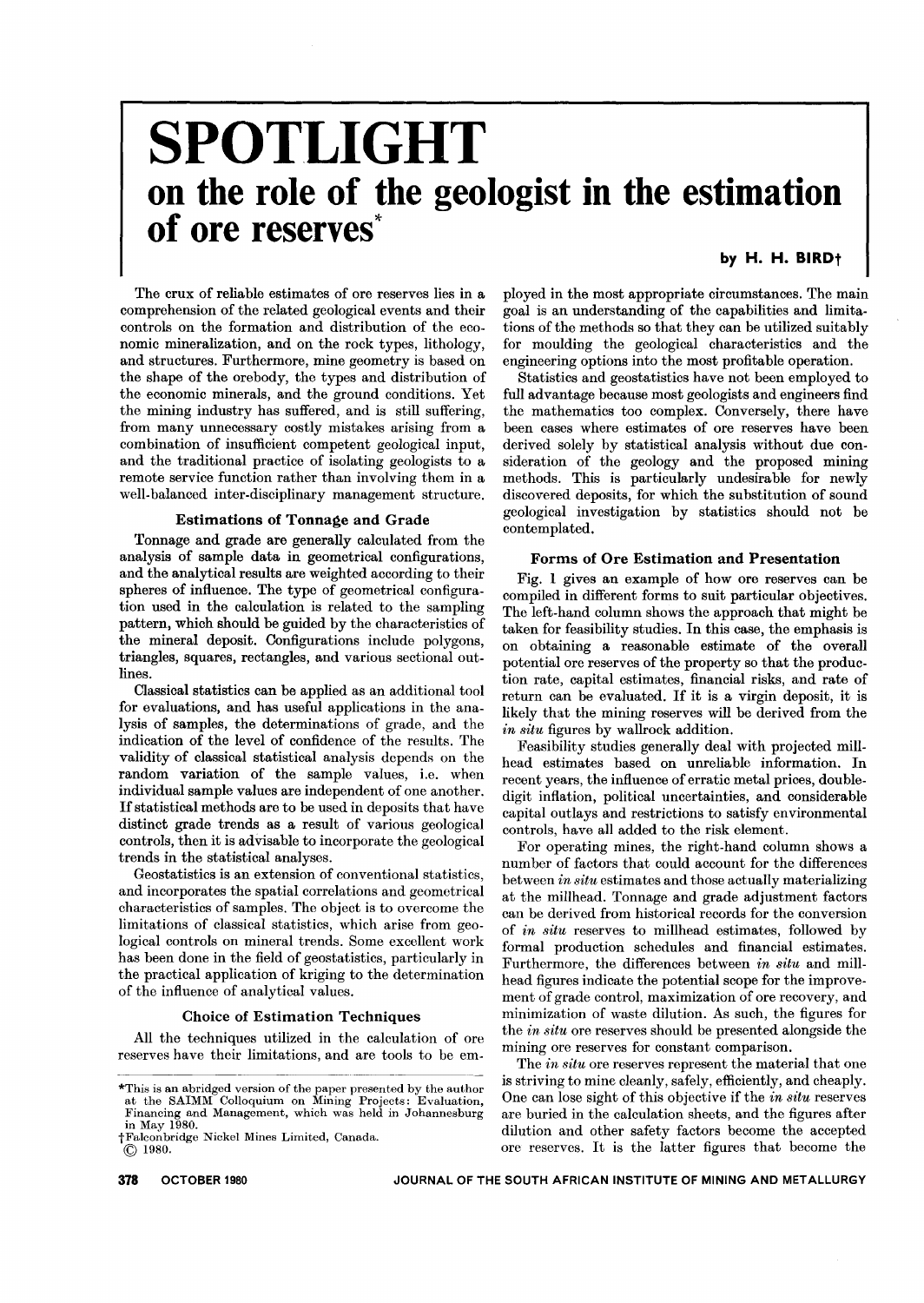

**Fig. I-The uses to which ore-reserve figures can be put**

production targets and a yardstick for efficiency. Thus, the importance of keeping the *in situ* mineral inventory constantly under review cannot be over-stressed, together with making a frank assessment of whether the tons and grades are realistic, pessimistic, or optimistic.

Production schedules are normally conservative. An organization relies on the achievement of its production schedules, and production teams are personally sensitive to shortfalls in their commitments. Thus, to stimulate improved performance, production targets can be calcu. lated as shown in the centre column of the figure.

## Geological Input

Many of the dilemmas arising from the generation of ore reserves and feasibility studies is that geologists, engineers, and metallurgists are not aware of the role that geology should play in the area between mineral discovery and mine development. Of the vast number of mineral deposits, only a few are sufficiently large and rich to be transformed easily into orebodies. The technical division between mineral deposit and orebody can be a fine line, which can be crossed only by people with subtle geological appreciation and engineering ingenuity.

Exploration geologists frequently embark upon mineral delineation programmes without giving sufficient consideration to calculations of future ore reserves, to feasibility studies, and to the possible ultimate mining operations. It is often possible, from surface expressions or early exploration results for the approximate attitude of a mineral deposit to be deduced, and the orientation of the subsequent work can then be planned to enhance the geological interpretations, the calculations of ore reserves and the control of mine design and grade. Geological mapping, geochemistry, geophysics, and drilling that are laid out on a probable mining grid and plotted on scales common to mine records (e.g. 1 :200, 1:500, and 1:1000) can be gainfully utilized through to mine operating. With some foresight, one can make the exploration records an integral part of the mine records. However, these comments do not suggest that there is no need for off-pattern drilling to improve interpretations or to serve as tests of hypotheses.

The following are some of the geological considerations that can be used in ore.reserve estimating and feasibility studies.

- (a) The structural geology, the rock types comprising the mineral deposits and the country rocks, and their relationships with the mineral distribution.
- (b) The size, shape, and attitude of the orebody relative to surface and underground features, as shown in plans, sections, and models.
- (c) The economic minerals, together with their distributions and their relationships with other minerals and rock types. .
- (d) Oxidation, leaching, enrichment, and primary and special metamorphic features.
- (e) Sizes and shapes of grains and crystals, and their relationship to the mineral distribution.
- (f) Analytical populations, grades, and thicknesses, as illustrated by graphs and contours.

In addition to the above, the engineers and metallurgists will be interested in the following.

(i) The ground conditions for mine, plant, and infrastructure. The mining sequence, the orientation and

**JOURNAL OF THE SOUTH AFRICAN INSTITUTE OF MINING AND METALLURGY OCTOBER** 1980 **379**